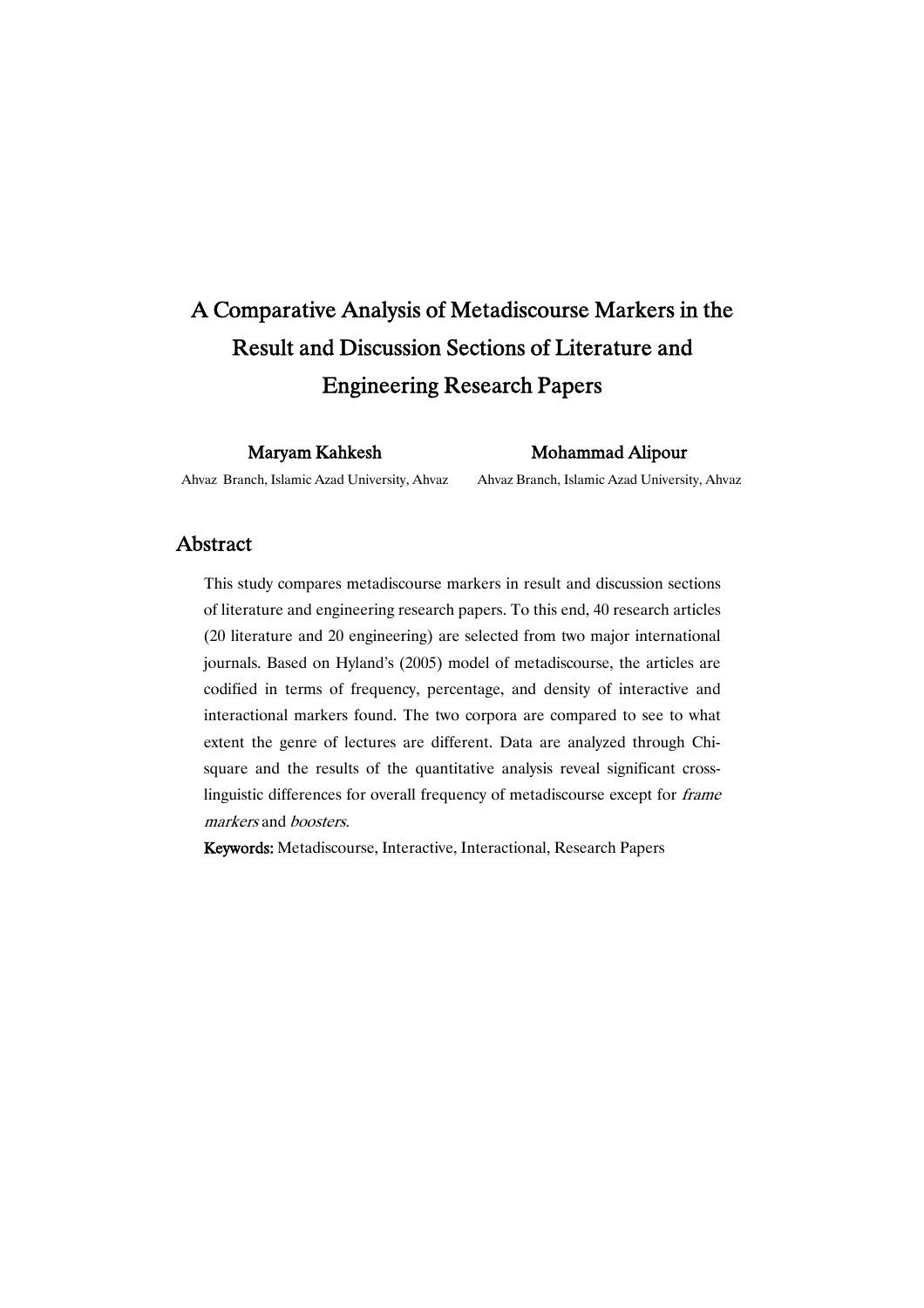## 1.Introduction

Speakers and writers use language not only to transfer information, but also to organize information for their hearers and to encourage them to identify unfolding discourse. This non-propositional aspect of communication is referred to as metadiscourse, though other terms include *metatalk* (Schiffrin, 1980), *meta-text* (Mauranen, 1993), and *discourse reflexivity* (Mauranen, 2010). Metadiscourse simply refers to the organization of the text. It has been conceptualized to contain a range of linguistic features used both to organize and evaluate the propositional notion (Crismore, 1989; Schiffrin, 1980; Vande Kopple, 1985). Metadiscourse is a vague term that is easy to accept, but not easy to stablish its limits (Swales, 1990; Nash, 1992). Some authors have limited the term to the features of rhetorical organization by containing only those text elements which refer to the text itself (Bunton, 1999; Mauranen, 1993; Valero-Garces, 1996); though, others have narrowed the term to explicit illocutionary predicates (Beauvais, 1989).In general, Hyland states that "a text should contact with readers or hearers in an acceptable way, which means that the process of understanding and participation are a question of clarity of information, and the author's or the individual speaker's projection of a shared context" (pp. 13-14). For this reason, Mauranen (2010) states "crucial aspect of human communication is metadiscourse, which deserves to be studied in its own right" (p. 37).

Researchers have become increasingly aware of the fact that differences in the use of metadiscourse should be understood not only in relation to the national culture of the writer, but also in relation to the genre and the immediate discourse community to which the text is addressed. Although some research studies have been conducted by Abdi (2002), Blagojevic (2004), and Atai and Sadr (2008), there is still a dearth of research studies as for the use of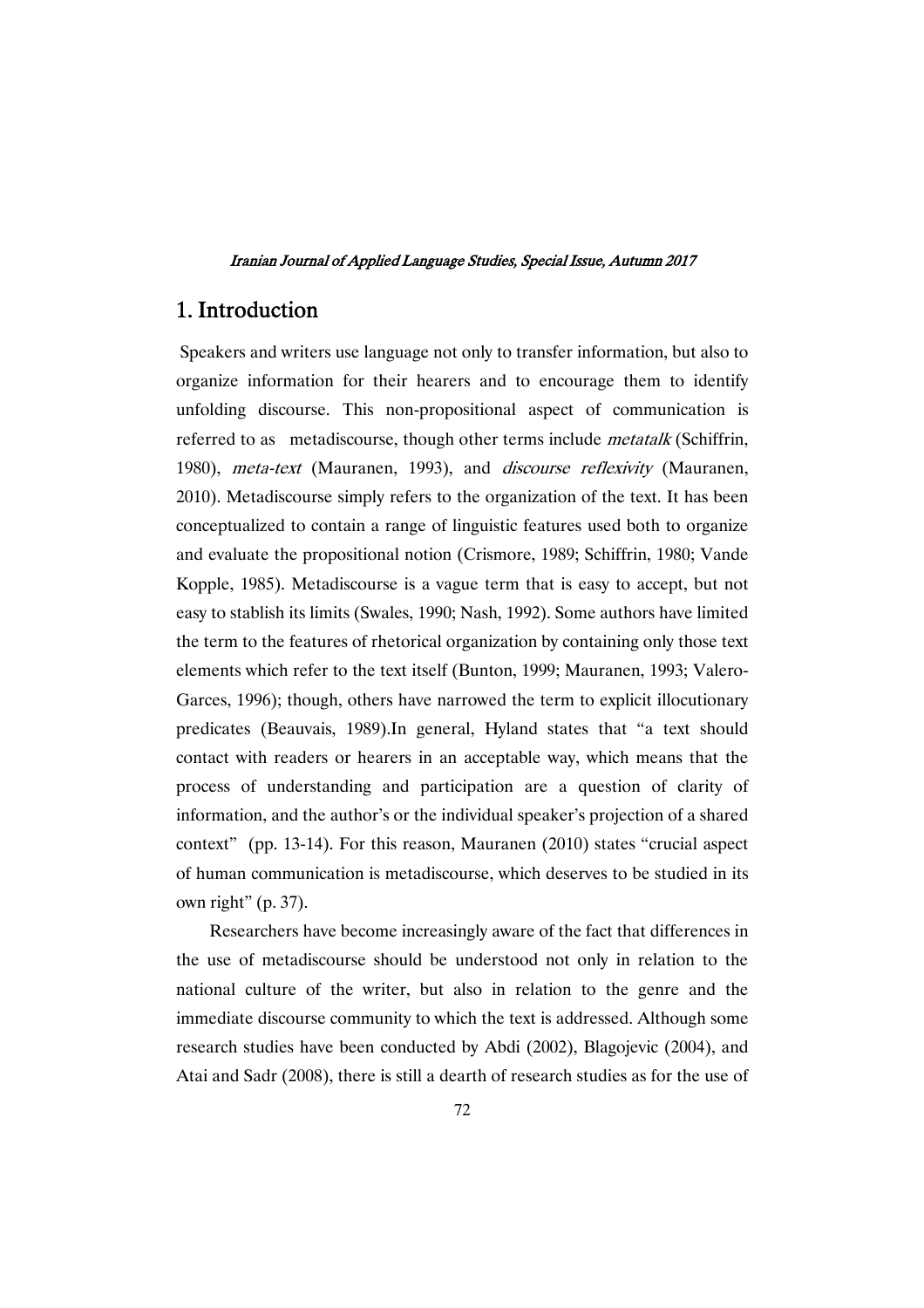metadiscourse markers in the research articles mainly focusing on the result and discussion sections. This study is intended to bridge this gap by examining the kinds, frequency, and use of metadiscourse markers in the result and discussion parts of research papers in the field of literature and engineering to develop the readers' awareness of how native speakers of these fields organize their writing.

There appears to be no research to date conducted to investigate metadiscourse use and variation in literature and engineering research papers in particular. For filling the gap in research on the mentioned topic, this crosslinguistic study attempts to find out how metadiscourse, interactive and interactional orientation of metadiscourse in articles, differs or resembles in literature and engineering. This is executed by analyzing an adequate number of articles in each field. This study is based on the premise that the information derived from this investigation will provide insights in order to help students, teachers, and all the researchers who are willing to be more native-like English users.

The current study aims to answer the following research questions:

- 1. Do literature and engineering research articles differ in their use of metadiscourse?
- 2. What types of metadiscourses are used more frequently in literature and engineering research articles?

## 2.Method

## 2.1.Corpus

The corpus which uses in this study consists of 40 research papers. Twenty literature research papers (114,696 tokens) and twenty engineering research papers (79,010 tokens) are selected from native English authors' journals. All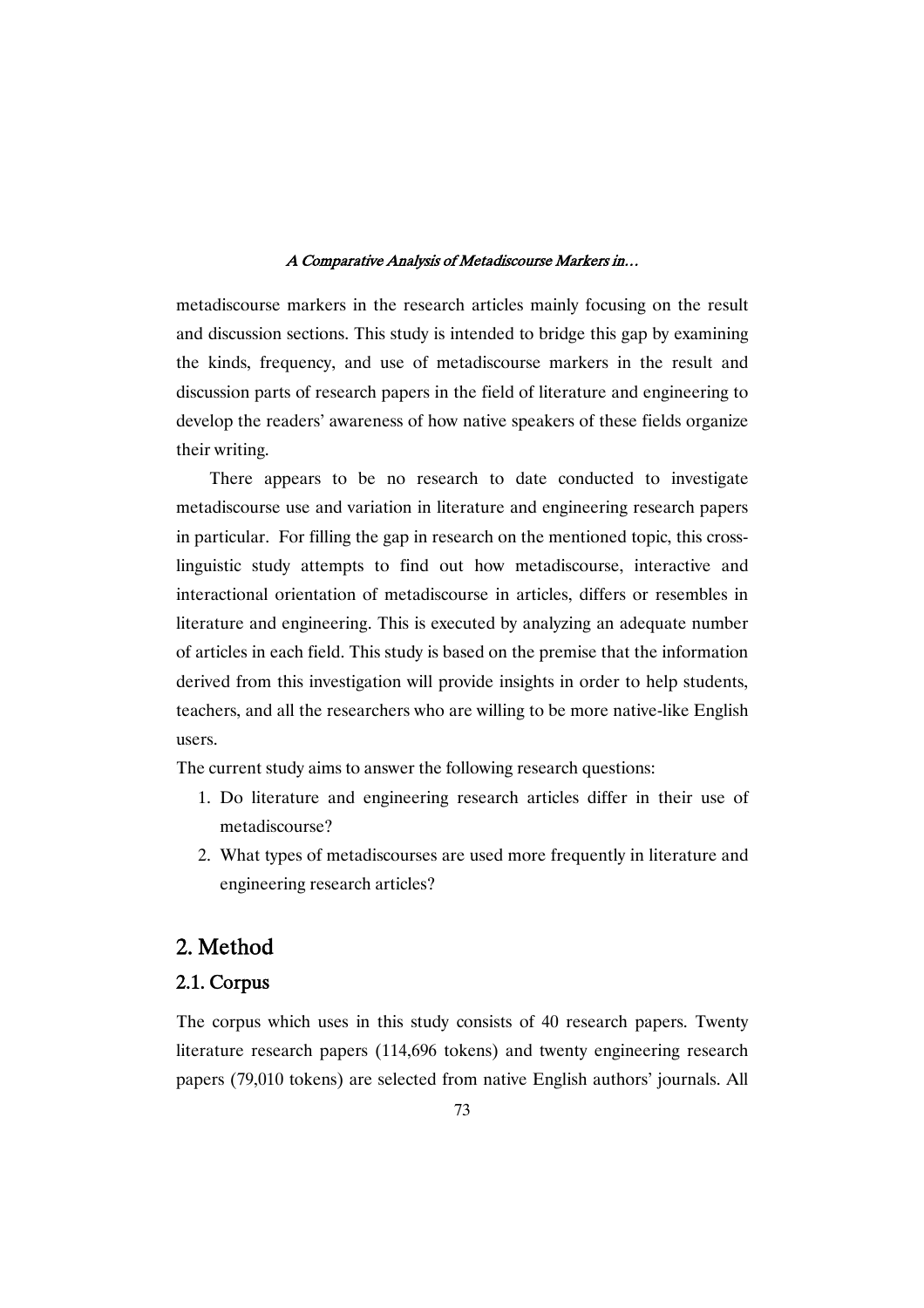the articles were selected from recent issues of high-impact factor and peerreviewed international journals of IEEE Transactions on Applied Superconductivity, International Journal of Mechanical Sciences, and journal of modern literature. They were written by both male and female researchers of the fields, including university lectures, students, or both.

### 2.2.Procedure

This research applies Hyland's model (2005) to investigate metadiscourse markers used in these corpora, which analyzes two types: interactive and interactional metadiscourse markers. The study employs both qualitative and quantitative approach. All the corpus data is annotated to identify the metadiscourse markers. The first step is to find the related research papers in reliable international journals. The next step is to get a number of word counts in the text, to specify the length and ensure the comparability of the corpus. Identifying metadiscourse markers and then classifying them into interactive and interactional metadiscourse markers is defined as the third step. The final step is to find the frequency of metadiscoursal features separately for both corpora. However, before the main analysis of the collected data begins which is bottom up, ten percent of them is subjected to a pilot study. To do so, this part of the data is scrutinized by the researcher in order to reach agreement over the method of analysis and the feasibility of the study.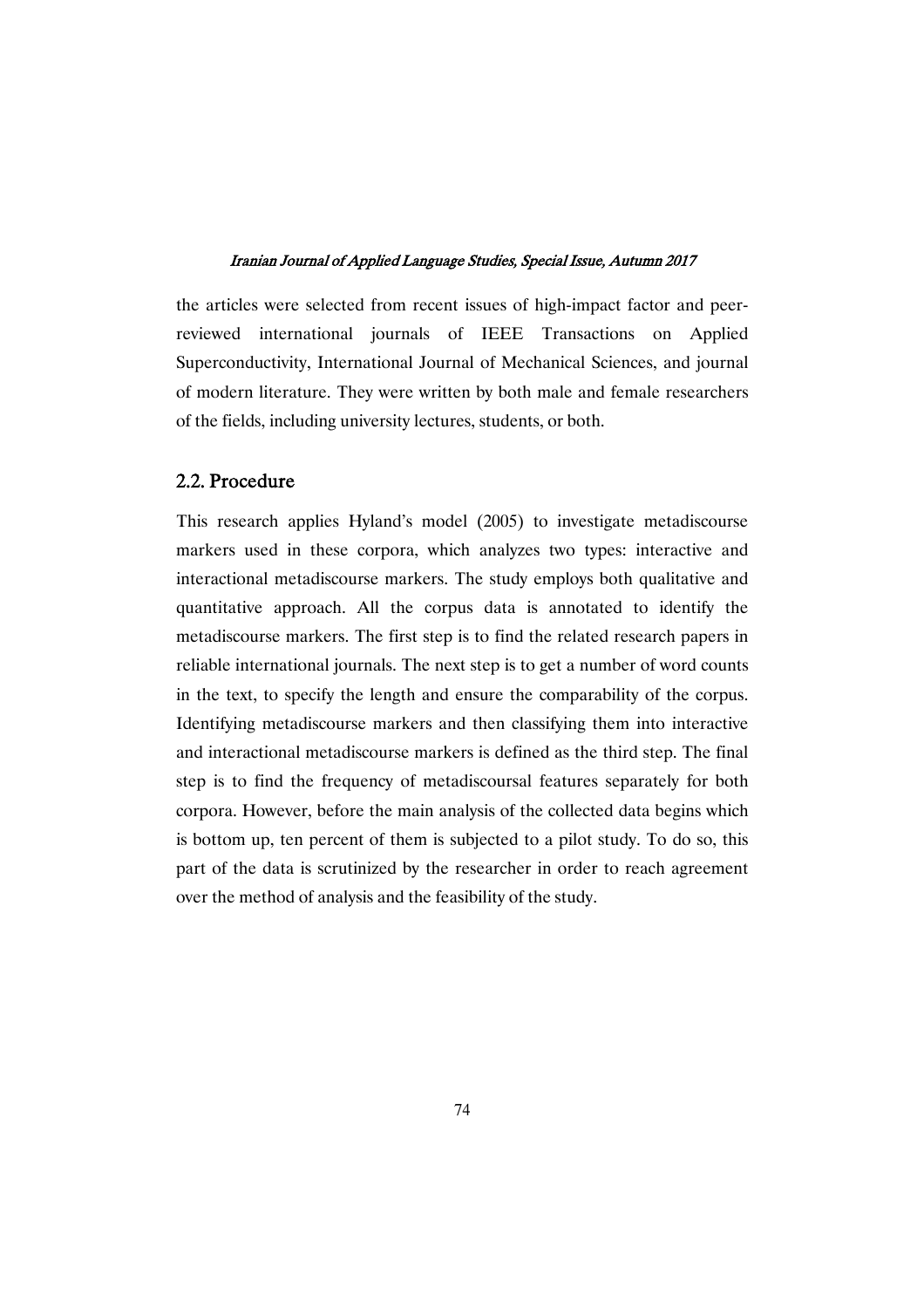| Category                                                 | <b>Function</b>                              | Examples                       |  |  |
|----------------------------------------------------------|----------------------------------------------|--------------------------------|--|--|
| <b>Interactive</b>                                       | Help to guide listener through the text      |                                |  |  |
| Transitions                                              | express relations between main clauses       | and, but, since, so            |  |  |
| Frame markers                                            | refer to discourse acts, sequences or stages | okay, now, first, want to      |  |  |
| Endophoric<br>refer to information in other parts of the |                                              |                                |  |  |
| markers                                                  | text                                         | earlier, later, handout, page  |  |  |
| Code glosses                                             | elaborate propositional meanings             | I mean, in fact, like, or      |  |  |
| Evidentials                                              | refer to information from other texts        | quote, according to X.         |  |  |
| Interactional<br>Involve the listener in the text        |                                              |                                |  |  |
| Hedges                                                   | withhold commitment and open dialogue        | almost, just, might, seem      |  |  |
| <b>Boosters</b>                                          | emphasize certainty or close dialogue        | know, actually, clearly, never |  |  |
| Attitude markers                                         | express speaker's attitude to proposition I  |                                |  |  |
|                                                          | agree, prefer, surprised                     |                                |  |  |
| Self-mentions                                            | explicit reference to speaker                | I, we, me, our                 |  |  |
| Engagement                                               |                                              | let's, take a look, we         |  |  |
| markers                                                  | explicitly build relationship with listener  |                                |  |  |

Figure 1. Hyland's Interpersonal model of Metadiscourse (based on Hyland, 2005, p.49).

The analysis is carried out via AntConc (version 3.2.4, Anthony, 2011), a text analysis and concordance tool. I conducte both quantitative and qualitative analyses of the interactive and interactional metadiscourse markers. For the quantitative analyses (using SPSS 22.0), the frequency per 1000 words of each main type and its subtypes of interactive and interactional metadiscourse markers in both research papers is examined. The qualitative analyses involve studying every instance of metadiscourse in its context and examining how the various types of interactive and interactional metadiscourse are used qualitatively similarly or differently across the research disciplines.

## 3.Results

Our analysis cropped up with identification of metadiscourse markers across the two corpora. The following table demonstrates the type, frequency,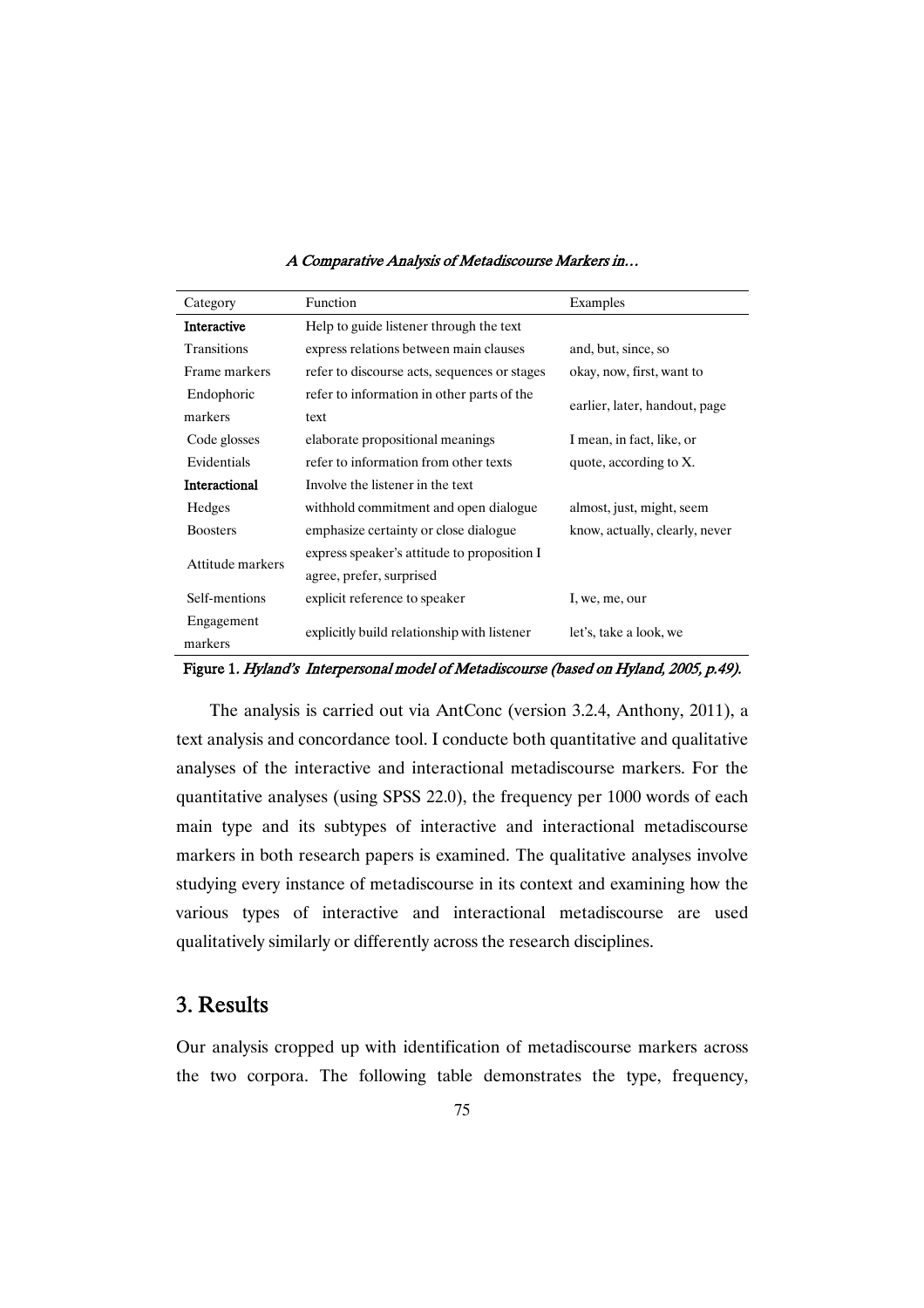percentage and density of the metadiscourse markers employed in research papers.

| 1. Interactive                                        | Frequency/<br>Percentage in<br>Literature<br>Research<br>Papers | Density<br>per 1000<br>Words in<br>Literature<br>Research<br>Papers | Frequency/Percentage<br>in Engineering<br><b>Research Papers</b> | Density per<br>1000<br>Words in<br>Engineering<br>Research<br>Papers |
|-------------------------------------------------------|-----------------------------------------------------------------|---------------------------------------------------------------------|------------------------------------------------------------------|----------------------------------------------------------------------|
| <b>Transitions</b>                                    | 1415 (26.63%)                                                   | 6.61                                                                | 1765 (33.02%)                                                    | 8.24                                                                 |
| Code glosses                                          | 111 (2.08%)                                                     | 0.51                                                                | 142 (2.65%)                                                      | 0.66                                                                 |
| Frame markers<br>Evidentials<br>Endophoric<br>markers | 119 (2.26%)<br>399 (7.50%)<br>27 (0.50%)                        | 0.55<br>1.86<br>0.14                                                | 61 1.17%)<br>289 (5.40%)<br>64 (1.19%)                           | 0.28<br>1.35<br>0.31                                                 |
| Total                                                 | 20.71 (38.97%)                                                  | 9.67                                                                | 2321 (43.43%)                                                    | 10.84                                                                |
| 2. Interactional                                      |                                                                 |                                                                     |                                                                  |                                                                      |
| Hedges                                                |                                                                 |                                                                     |                                                                  |                                                                      |
| <b>Boosters</b>                                       | 1337 (21.41%)                                                   | 6.24                                                                | 816 (15.26%)                                                     | 3.81                                                                 |
| Attitude                                              | 1106 (17.71%)                                                   | 5.16                                                                | 821 (15.36%)                                                     | 3.83                                                                 |
| markers                                               | 861 (13.79%)                                                    | 4.02                                                                | 530 (9.92%)                                                      | 2.47                                                                 |
| Self-mentions                                         | 75 $(1.21\%)$                                                   | 0.37                                                                | 142 $(2.67%)$                                                    | 0.68                                                                 |
| Engagement                                            | 793 (12.70%)                                                    | 3.70                                                                | 714 (13.36%)                                                     | 3.33                                                                 |
| markers                                               |                                                                 |                                                                     |                                                                  |                                                                      |
| Total                                                 | 4172 (66.8)                                                     | 19.49                                                               | 3023 (56.57%)                                                    | 14.12                                                                |
| Total                                                 | ∖                                                               | 29.16                                                               | 5344 (100%)                                                      | 24.96                                                                |
|                                                       | 6243(100%)                                                      |                                                                     |                                                                  |                                                                      |

Table 1. Metadiscourse in Literature and Engineering Research Papers

Through the analysis, it is found that both corpora employ interactive and interactional metadiscourse markers in their articles, but the percentage and density of interactional metadiscourse is far greater than interactive ones in both corpora.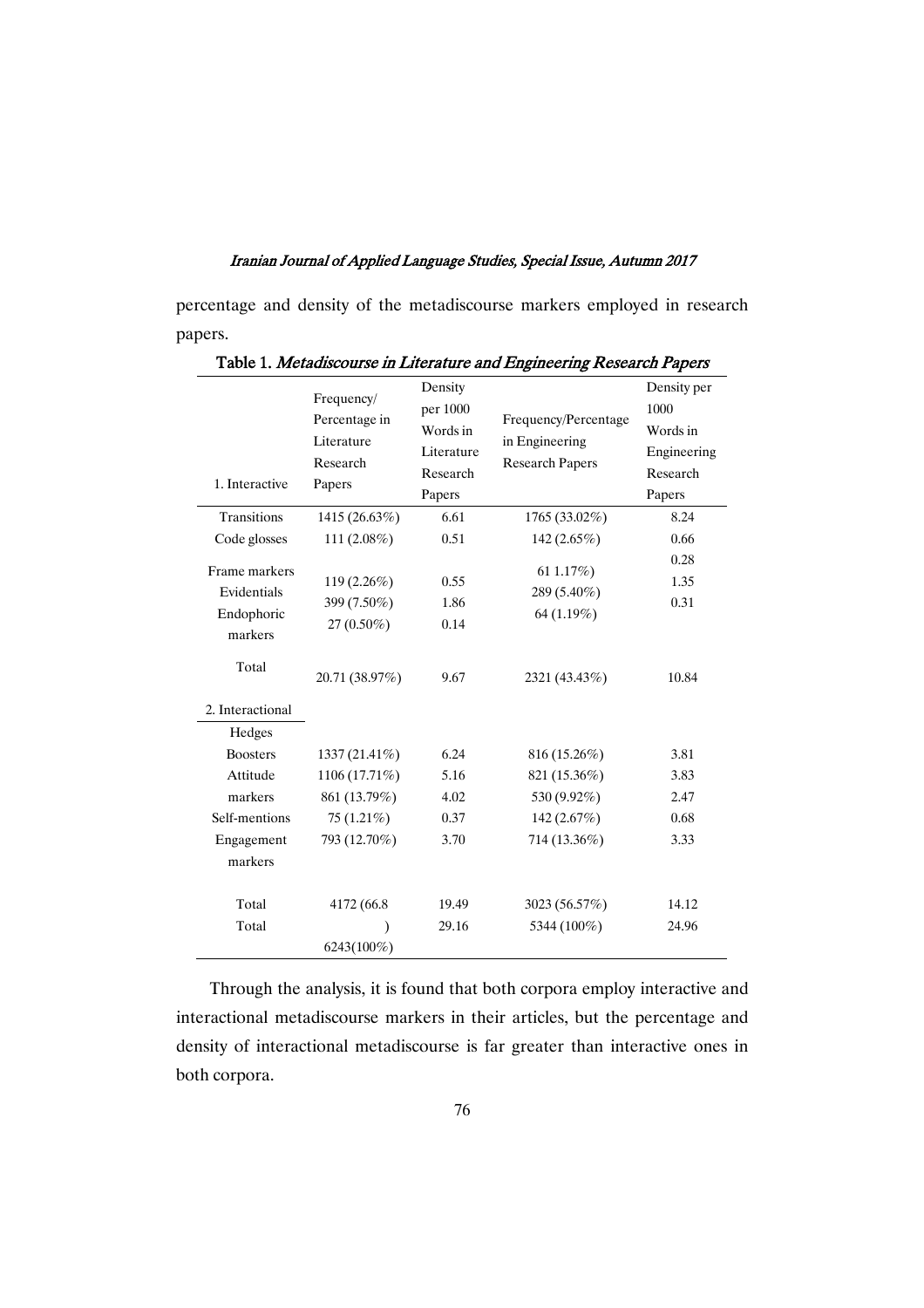In order to find out whether or not the differences in the use of metadiscourse markers across the corpora are significant, I analyze the obtained frequency data using Chi-square test for independence.

Table 2. Chi-Square Tests of Interactive Comparison of the Literature and Engineering **Research Papers** 

| Chi-Square Tests             | Value   | df | Asymp. Sig. (2-sided) |  |  |
|------------------------------|---------|----|-----------------------|--|--|
| Pearson Chi-Square           | 79.668a | 4  | .000                  |  |  |
| Likelihood Ratio             | 80.348  | 4  | .000                  |  |  |
| Linear-by-Linear Association | 29.817  |    | .000                  |  |  |
| N of Valid Cases             | 4392    |    |                       |  |  |

a. 0 cells (.0%) have expected count less than 5. The minimum expected count is 42.91.

The results of Chi-square test for the overall results of interactive markers indicate that there are significant differences in employing metadiscourse markers between two corpora.

|             |                |          | Frequency in        | Frequency in                |      |
|-------------|----------------|----------|---------------------|-----------------------------|------|
|             |                |          | Literature Research | <b>Engineering Research</b> |      |
|             |                |          | papers              | Papers                      |      |
|             |                | Count    | 1415                | 17.65                       | 3180 |
| Transitions | 1              | Std.     |                     |                             |      |
|             |                | Residual | $-2.2$              | 2.1                         |      |
|             |                | Count    | 111                 | 142                         | 253  |
| Frame       | $\overline{c}$ | Std.     | $-.8$               | $\cdot$ .7                  |      |
| Markers     |                | Residual |                     |                             |      |
|             |                | Count    | 119                 | 61                          | 180  |
|             | 3              | Std.     |                     |                             |      |
| Endophoric  |                | Residual | 3.7                 | $-3.5$                      |      |
| Markers     |                | Count    | 399                 | 289                         | 688  |
|             | $\overline{4}$ | Std.     |                     |                             |      |
| Code        |                | Residual | 4.1                 | $-3.9$                      |      |
| Glosses     |                | Count    | 27                  | 64                          | 91   |
| Evidentials | 5              | Std.     |                     |                             |      |
|             |                | Residual | $-2.4$              | 2.3                         |      |
| Total       |                | Count    | 2071                | 2321                        | 4392 |

Table 3. Residuals for Interactive Metadiscourse Markers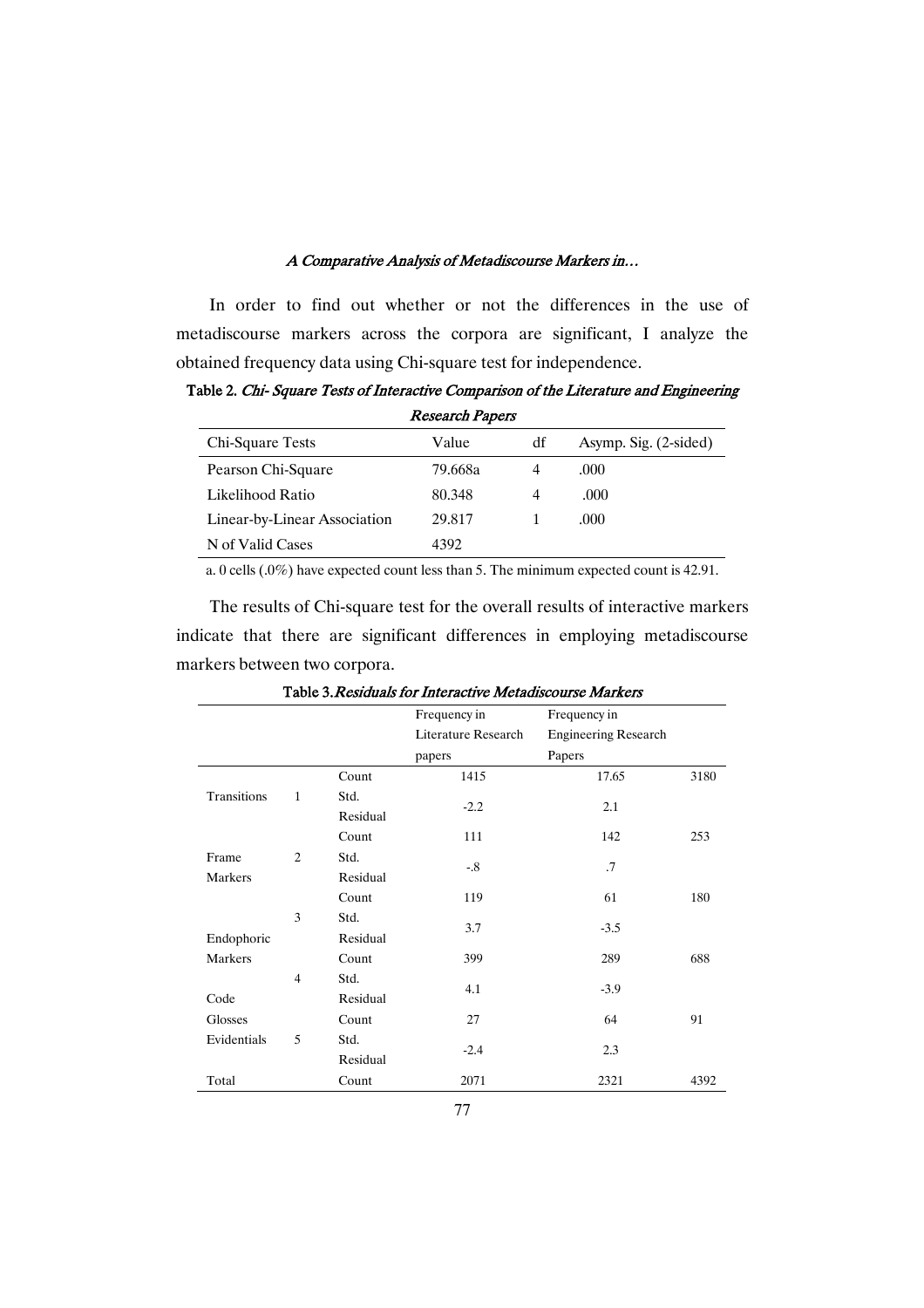According to Table 3.3, all rows illustrate that the differences between Literature and Engineering research papers are meaningful except frame markers.

Table 4. Chi-Square Tests of Interactional Comparison of the Literature and **Engineering Research Papers** 

| Chi-Square Tests             | Value   | df | Asymp. Sig. (2-sided) |
|------------------------------|---------|----|-----------------------|
| Pearson Chi-Square           | 90.642a | 4  | .000                  |
| Likelihood Ratio             | 90.062  | 4  | .000                  |
| Linear-by-Linear Association | 37.816  |    | .000                  |
| N of Valid Cases             | 7195    |    |                       |

a. 0 cells (.0%) have expected count less than 5. The minimum expected count is 91.17.

The results of Chi-square test for the overall results of interactional markers indicate that there are significant differences in employing metadiscourse markers between two corpora.

|                       |                |               | Frequency in<br><b>English University</b><br>Lectures | Frequency<br>inPersian<br>University<br>Lectures |      |
|-----------------------|----------------|---------------|-------------------------------------------------------|--------------------------------------------------|------|
| Hedges                | 1              | Count         | 1337                                                  | 816                                              | 2153 |
|                       |                | Std. Residual | 2.5                                                   | $-2.9$                                           |      |
| <b>Boosters</b>       | $\overline{2}$ | Count         | 1106                                                  | 821                                              | 1927 |
|                       |                | Std. Residual | $-.3$                                                 | $.4\,$                                           |      |
| Attitude              | 3              | Count         | 861                                                   | 530                                              | 1391 |
| Markers               |                | Std. Residual | 1.9                                                   | $-2.3$                                           |      |
|                       | $\overline{4}$ | Count         | 75                                                    | 142                                              | 217  |
| Self-                 |                | Std. Residual | $-4.5$                                                | 5.3                                              |      |
| Mentions              |                | Count         | 793                                                   | 714                                              | 1507 |
| Engagement<br>Markers | 5              | Std. Residual | $-2.7$                                                | 3.2                                              |      |
| Total                 |                | Count         | 4172                                                  | 3023                                             | 7195 |

Table 5. Residuals for Interactional Metadiscourse Markers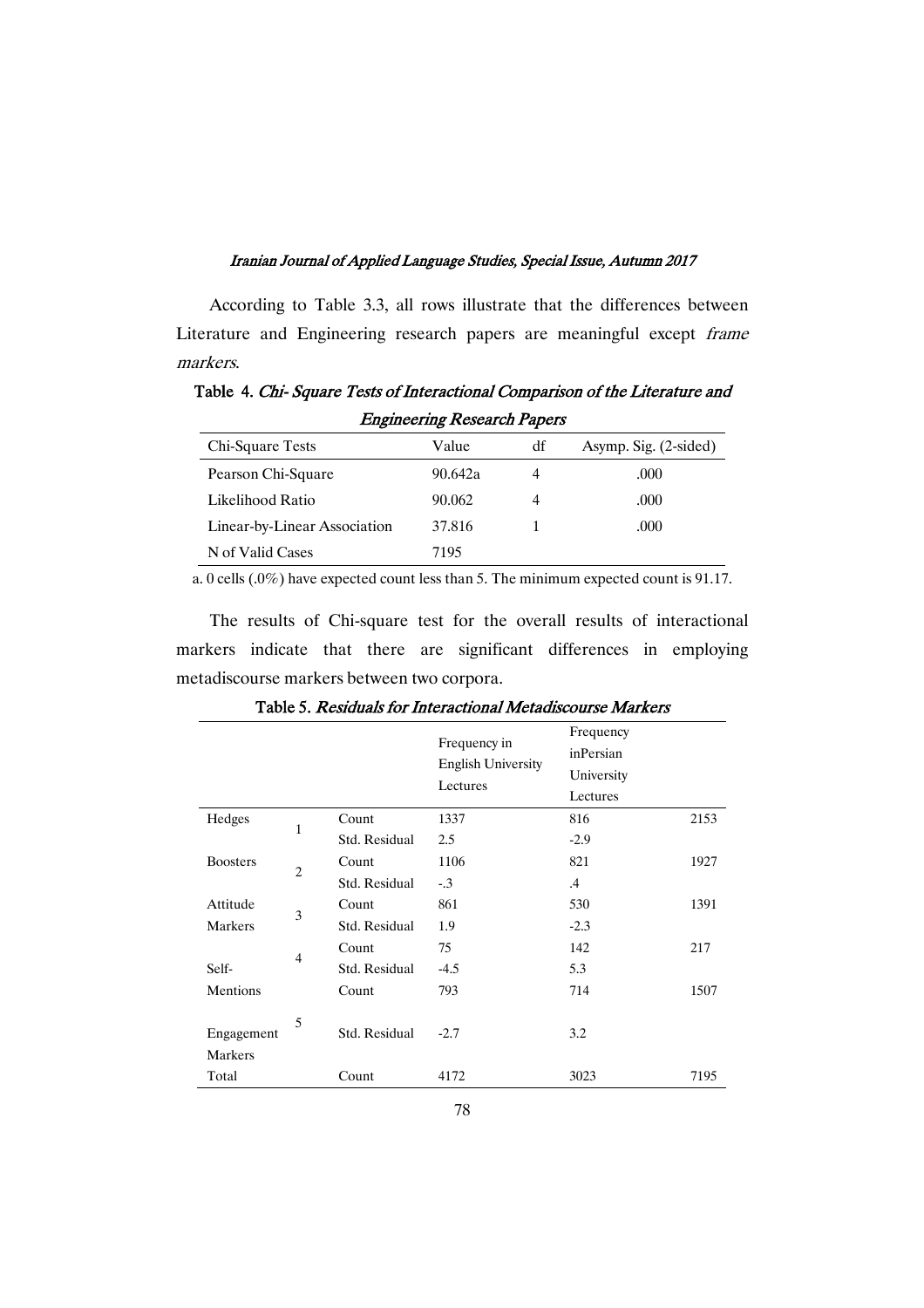As it is evident in Table 3.5, all rows except *boosters* illustrate that the differences between literature and engineering research papers are significant in all categories.

## 4.Discussion

To make a study of metadiscourse, the researcher intends to discuss the statistically proved differences between the Literature and engineering research papers. Moreover, I intend to discuss the two questions from a qualitative point of view:

Q1. Do literature and engineering research papers differ in their use of metadiscourse?

To answer the first research question concerning the use of metadiscourse markers in the result and discussion sections of the literature and engineering research papers, the researchers do a frequency count in the research papers' result and discussion sections. In other words, the instances of each type of metadiscourse markers are detected, coded, and then counted to assess their distribution. The density and percentage of the use of metadiscourse markers is higher in the literature research papers than in the engineering ones. Hence, we can conclude that literature research papers consist of the majority of metadiscourse markers in contrast to engineering lectures, so they are the clearest and the most comprehensible academic lectures.

The overall results of this study support Rashidi and Alihosseini's (2012) study who examined the difference in the use and frequency of metadiscourse markers in the result and discussion sections of 20 research papers in the field of literature and engineering. The obtained results revealed statistically significant difference in the use of metadiscourse markers across the selected disciplines. Moreover, such results are not in line with the findings of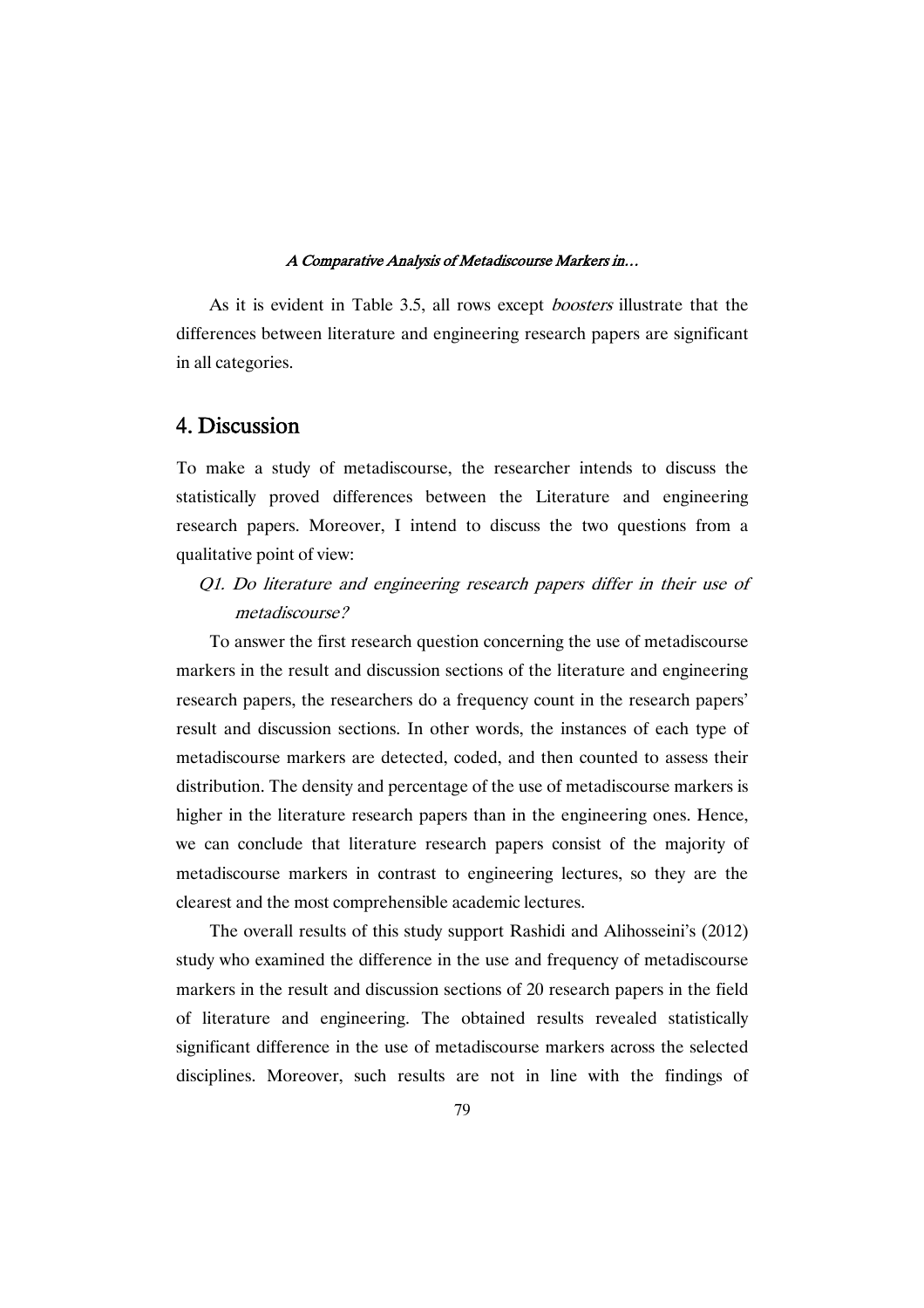Blagojevic's (2004) study which demonstrated no statistically significant difference in use of metadiscourse markers in the academic research papers between English native and non-native speakers. Also, the current results concur with Atai and Sadr's (2008) study which showed a statistically significant difference in the use of hedging markers in the academic writings of English native and non-native speakers in applied linguistics research studies.

Q 2. What types of metadiscourses are used more frequently in literature and engineering research articles?

This study made use of Hyland's (2005) model as a framework to find the type and number of MDMs used in the above-mentioned sections. The term meta-discourse was originally coined by Harris (1970) and was later developed by Williams (1981). In the literature research papers, the two most frequently used metadiscourse markers are in order: transitions (26.63%) and evidentials  $(7.50\%)$  in interactive metadiscourse markers, and *hedges*  $(21.41\%)$  and boosters (17.71%) in interactional ones. In engineering research papers are transitions (33.02%) and evidentials (5.40%) in interactive metadiscourse markers, and *boosters* (15.36%) and *hedges* (15.26%).

## 5.Conclusion

Hyland (2005, p. 98) holds that interactional metadiscourse elements play a crucial role in contributing new knowledge and "making academic claims". Findings manifested that metadiscourse markers play a significant part in two corpora as they both took advantage of MDMs in the result and discussion sections of their papers. The central finding of this study is that MDMs is used more in literature research papers than engineering ones (66.82% vs. 56.57%). Comparative metadiscourse studies, such as the one presented here, can also assist ESP and foreign language researchers, teachers, and learners in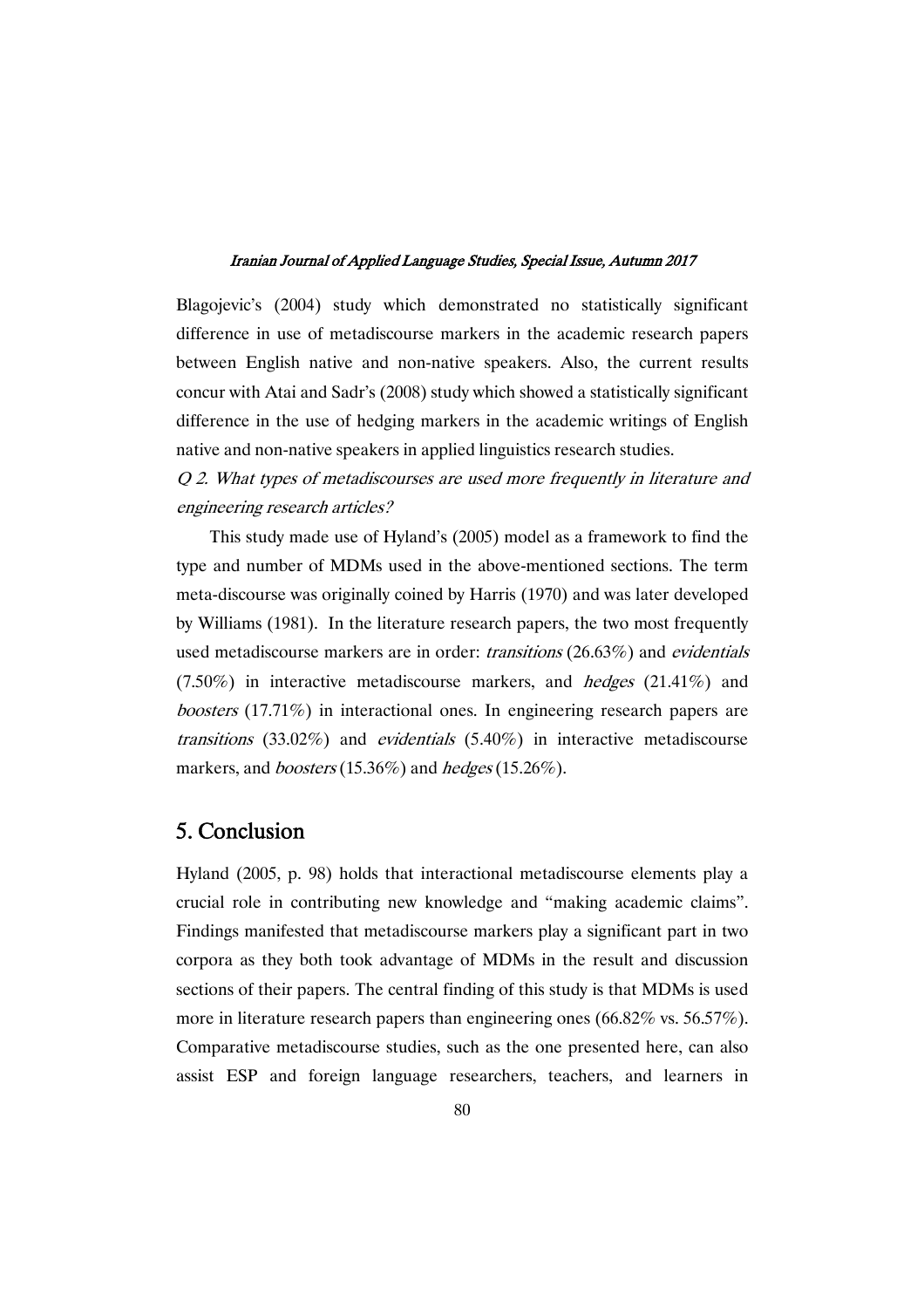increasing their awareness of English writing conventions. Furthermore, the full transcripts of the lectures are not generally available on the website, and hence the researcher has to transcribe all the lectures by herself; this is a difficult task to handle. There are a number of aspects of MDMs that can be explored in future research studies to further understand their nature as an interactive and interactional resource. It is worth mentioning that the corpus used in this study comprised of 40 research articles, picked from a limited number of journals, which might be considered a small corpus. It is suggested that this study be replicated with a larger corpus to have more generalizable findings.

## References

Abdi, R. (2002). Interpersonal metadiscourse: An indicator of interaction and identity. Discourse Studies, <sup>4</sup>, 139-145.

http://dx.doi.org/10.1177/14614456020040020101

- Anthony, L. (2011). Antconc. Retrieved from http://www.antlab.sci.waseda.ac.jp/ software.html
- Atai, M. R., & Sadr, L. (2008). A cross-cultural study of hedging devices in discussion section of applied linguistics research articles. Teaching English Language and Literature Society of Iran (TELLSI), <sup>2</sup>, 1-2.
- Beauvais, P. J. (1989). A speech act theory of metadiscourse. Written Communication, <sup>6</sup>, 11-30. http://dx.doi.org/10.1177/0741088389006001002
- Blagojevic, S. (2004). Metadiscourse in academic prose: A contrastives Study of academic articles written in English by English and Norwegian native speakers. Studies about Languages, <sup>5</sup>, 60-67.
- Bunton, D. (1999). The use of higher level met text in PhD theses. English for Specific Purposes, <sup>18</sup>, 41-56.